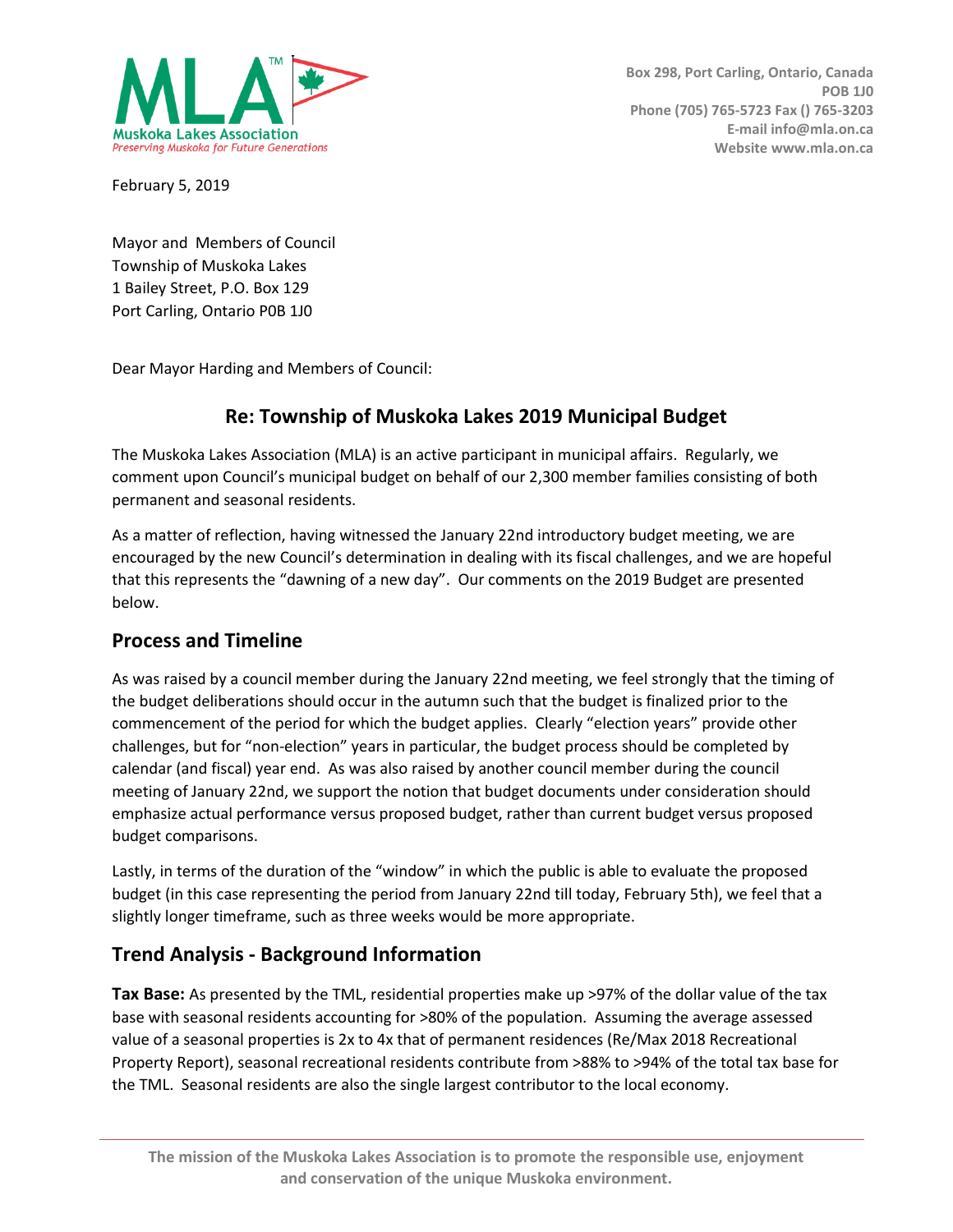**Inflation:** The Ontario CPI increase for 2017 was 1.5% and for 2018 was 2.3%. The TML is using the historic Ontario long-term inflation rate of 1.68% in its 10-year capital budget. For the purposes of this budget discussion, the MLA is using a conservative inflation rate of 2.0% for 2019 due to a the slowing economy.

**Year over Year Comparisons:** For the purpose of this budget discussion, year over year comparisons are made using the latest 2019 budget numbers and 2018 YTD or estimate numbers that were determined in January 2019, after the 2018 fiscal year had ended. We note year over year comparisons in the 2019 budget were carried out using 2018 budget numbers that were determined a year ago and not based on actual spending that occurred in 2018.

**Tax Base:** The value of the residential tax base (>97% of the total tax base) as determined by MPAC has increased by 3.8% y/y and greatly exceeds any expected increase in inflation for 2019. Accordingly, the tax rate would be expected to decrease for 2019 while maintaining all service levels.

**Capital Budget Reserve: T**he township is proposing an additional \$567,000 increase in taxation to increase reserves. This entails an increase of 1.34% in the tax rate for a total increase in taxes of 5.16% to tax payers in 2019, above expected inflation of 2.0%.

| Year $(4)$ | <b>Tax Rate</b> | <b>MPAC Assessment</b> |         | <b>Taxes</b> | Inflation $(1)$ |      |
|------------|-----------------|------------------------|---------|--------------|-----------------|------|
|            |                 | y/y                    | Smm     | y/y          | y/y             | y/y  |
| 2014       | 0.097970%       | 1.04%                  | \$8,336 | 1.7%         | 2.8%            | 1.9% |
| 2015       | 0.104870%       | 7.04%                  | \$8,511 | 2.1%         | 9.3%            | 1.7% |
| 2016       | 0.106670%       | 1.72%                  | \$8,717 | 2.4%         | 4.2%            | 2.0% |
| 2017       | 0.113290%       | 6.21%                  | \$8,897 | 2.1%         | 8.4%            | 1.5% |
| 2018       | 0.120140%       | 6.05%                  | \$9,217 | 3.6%         | 9.9%            | 2.3% |
| 2019b      | 0.121750%       | 1.34%                  | \$9,569 | 3.8%         | 5.2%            | 2.0% |

### **Residential Township Tax Rates:**

### **Six year** (2)  **Total 46.7% 12.0%**

| \$mm  | y/y                    |       |
|-------|------------------------|-------|
|       |                        | y/y   |
| 8.50  | 11.8%                  | 1.9%  |
| 8.54  | 0.47%                  | 1.7%  |
| 8.84  | 3.5%                   | 2.0%  |
| 9.62  | 8.8%                   | 1.5%  |
| 10.20 | 6.0%                   | 2.3%  |
| 11.35 | 18.0%                  | 2.3%  |
| 11.93 | 17.0%                  | 2.0%  |
| 11.93 | 5.1%                   | 2.0%  |
|       |                        | 12.0% |
|       | Six Year $(2,3)$ Total | 56.9% |

**The mission of the Muskoka Lakes Association is to promote the responsible use, enjoyment and conservation of the unique Muskoka environment.**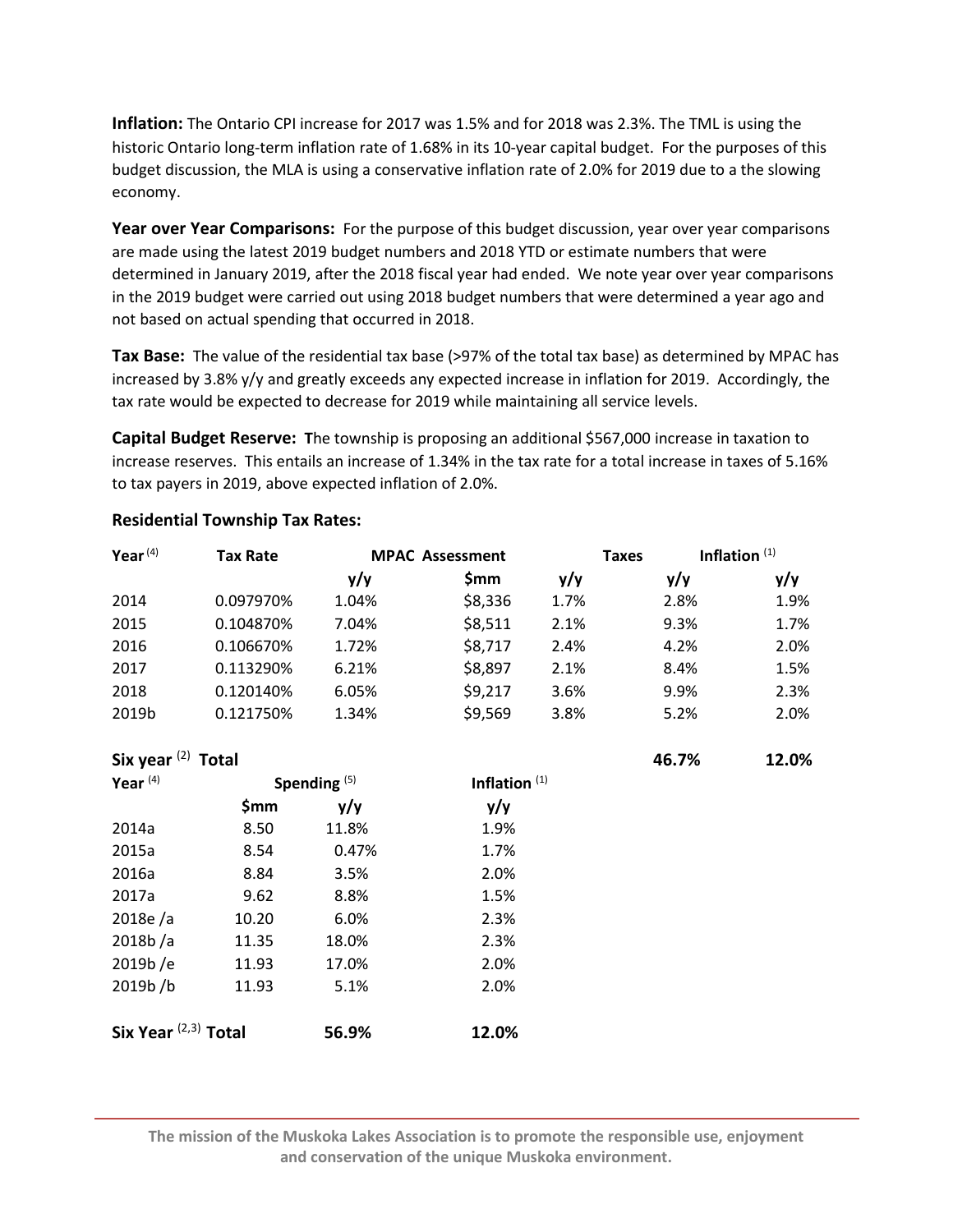

- (1) Ontario inflation rate: [https://www150.statcan.gc.ca/t1/tbl1/en/tv.action?pid=1810000401&pickMembers%5B0%5D=1.14](https://www150.statcan.gc.ca/t1/tbl1/en/tv.action?pid=1810000401&pickMembers%25255B0%25255D=1.14)
- (2) TML Budgets available only to 2014 <https://muskokalakes.civicweb.net/filepro/documents/108622>
- (3) Using annualized 2019 budget over 2017 actual or 2019 and 2018 budget yields the same result.
- (4) a actual, b budgeted, e estimate, b /a budget over actual  $y/y$  increase
- (5) Total spending net of non-tax revenues also known as tax levy

### **Operating Budget**

After reviewing the budget, we can only conclude that spending is not under control by the municipality. As the above table illustrates, the Township's spending or levy requirement (expenses net of nongeneral tax revenues) has grossly exceeded the rate of inflation it costs to provide those services. In the past six years (periods for which data is available on the municipality's website), **spending by the municipality has increased by 56.9%, while inflation has only increased by 12.0%.**

In 2018, a substantial increase in the operating budget was approved. In absence of actual 2018 expenditures, **the 2019 budget is a 24.0% increase over 2017 or an annualized increase of 11.4% in both 2018 and 2019** (\$9.62 to \$11.93).

In the past six years (periods for which data is available on the municipality's website), **taxes paid by residences has increased by 46.7%, while inflation has only increased by 12.0%.** By definition, inflation not only represents the increased cost to provide those services, it also represents the increase in income of individuals that pay those taxes. Taxes have increased by almost four fold in the past six years over the incomes of those paying taxes.

**Given spending over this period has increased by 56.9%, while tax revenues have increased by 46.7%,** it is not surprising there is a reserve shortfall. This is due to excess spending and not insufficient tax **increases.**

We have conducted a bottom up review of the operating budget and detailed concerns have been submitted to staff in a separate email and available upon request. Wages once again are up substantially at \$6.65 million up 11.5% or \$687,495 over 2018 estimated expenditures. We have highlighted areas below where expenses are up substantially for 2019 with increases to roads having the greatest dollar impact:

| <b>Information Technology</b> | \$726k   | up 64% or \$282k |
|-------------------------------|----------|------------------|
| <b>Building</b>               | \$1,166k | up 15% or \$153k |
| <b>Consolidated Parks</b>     | \$593k   | up 23% or \$110k |
| <b>Community Centres</b>      | \$561k   | up 32% or \$136k |
| Library                       | \$465k   | up 13% or \$52k  |
| Planning                      | \$836k   | up 51% or \$282k |
| Roads                         | \$4,492k | up 12% or \$487k |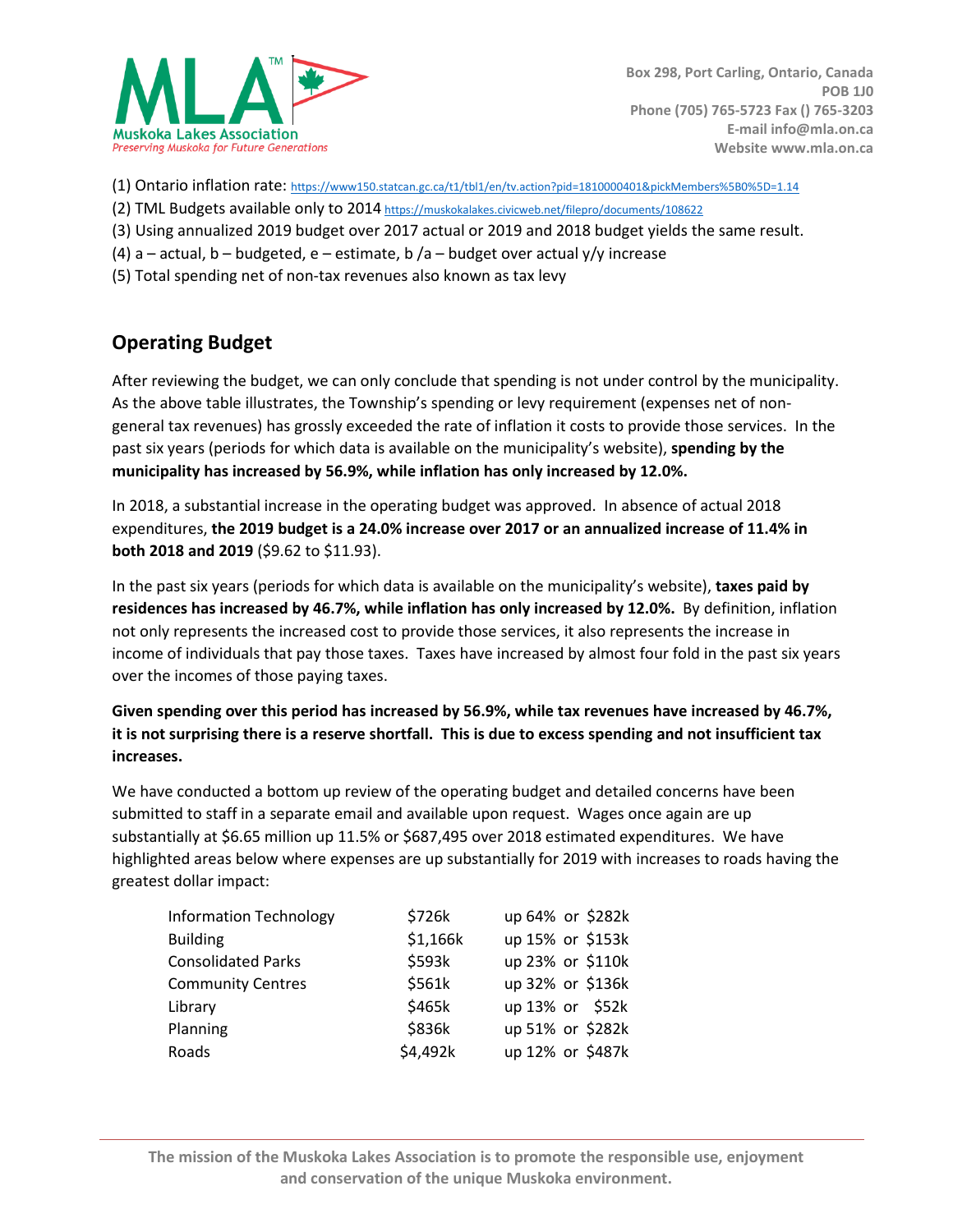# **Capital Budget**

Firstly, we note that the capital budget has been provided with increased detail and clarity and is much appreciated. However, the presentation and determination of the capital budget continues to be a major area of concern for us.

Is the capital budget a table of amortization expenses or capital expenditures? For example, under General - Document Storage, yearly contributions to reserves are shown as \$100,000 with a new facility presumably being built in 2024, with no further contributions. Yet under Information Technology – Cityworks Asset Management, it appears that the capital expense is one time item and being incurred in 2019. Similarly, under Emergency Management, the Port Carling generator replacement is indicated at \$10,000 every year, while Minett and Torrance are onetime expenses in 2022 and 2023 respectively. In contrast, the treatment of capital expenses for Parks' vehicles was very well presented with four vehicles being replaced every five years, assuming these numbers are net of trade-in value.

More importantly, the application of transfers to and from reserves in the operating budget appears to be inconsistent from area to area. There is no capital budget per se, just as there is no separate operating and capital tax. Property taxes are collected and used to fund the municipality's operations. Transfer to reserves is effectively an operating expense intended to uniformly spread out the cost of large expenditures that have utility beyond one period. The so called 'capital budget' is really just a reconciliation of those transfers to reserves against future capital expenditures.

The functional areas in the operating budget should properly reflect the costs associated with providing services associated with those areas. The MLA recommends that individual reserves be established for each area with the operating budget recording consistent transfers to reserves being made each year. The capital budget should then reflect those contributions from each area and future capital expenditures incurred when required. This would insure the true cost of each operational area is properly reflected in the operating budget and all capital expenditures are properly funded for in each area.

It is difficult, if not impossible, to assess the 10 year capital plan as presented without any historic context on prior year capital expenditures, condition of existing assets and service level decisions. The Fire Department put forth a number of capital items that have now been determined to be unnecessary, which the MLA wholly agrees with. However, how would someone make that determination given the information provided?

The table of Park's vehicle capital expenses is an excellent example of how the MLA would prefer to see the capital budget presented. At a glance, one can easily determine the number of vehicles in use, the current age of each vehicle, the expected life span, and budgeted cost to replace each vehicle and when. Unlike public companies or higher levels of government, there is no formal oversight of budgets or taxation levels. Any public oversight is carried out by volunteers with no resources and thus It behooves municipalities to present budgeting information in a clear and understandable manner.

For 2018, Council put through a 9.9% increase in taxation to ostensibly support an increase in capital budget reserves of \$517,000 as well as an increase in operating expenses. That increase, coupled with MPAC valuation assessment increase of 3.8%, results in an additional \$536,646 in taxes for the capital

**The mission of the Muskoka Lakes Association is to promote the responsible use, enjoyment and conservation of the unique Muskoka environment.**